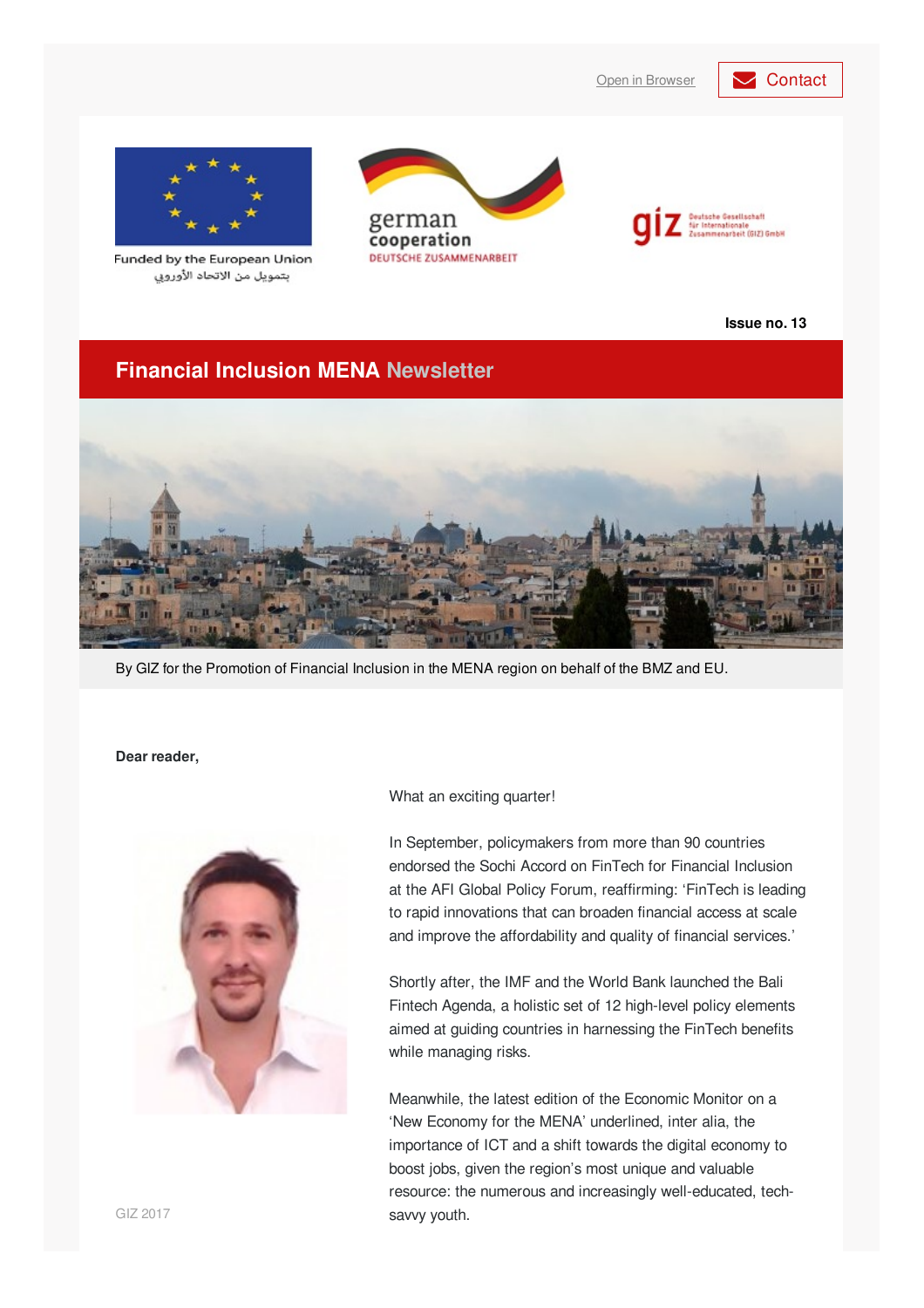FinTech holds promise for economic development in Arab countries. With our partners under the FIARI initiative, we decided that it is time to outline the ramifications of the so heatedly debated Blockchain technology for financial inclusion and innovation.

The upcoming *Arab #FinTex Symposium on Blockchain & Financial Inclusion* will provide a platform for policymakers, academics, and professionals to nurture an informed debate about ways to embrace transformative opportunities with substance for development outcomes in the Arab world.

We look forward to break down the global dialogue to the regional level and to plot out the FinTech for Financial Inclusion priorities of the region, taking into account its unique ecosystem opportunities.

I welcome you all to read more about our 'grand finale' below.

Yours sincerely Hayder Al-Bagdadi

### **Feature: Arab #FinTex Symposium on Blockchain Technology & Financial Inclusion**



At the nexus of financial technology and economic development, policymakers and regulators, academics, and professionals nurture an informed and critical debate about ways to promote transformative opportunities for Arab countries. Read [more...](http://www.fiari.org/arabfintex/)

### **Project News**

## Easy Cash: Informal Finance in Jordan and Digital Financial Transformation

A 2017 survey by Central Bank of Jordan (CBJ) and GIZ found that informal finance is quite unevenly affecting a large part of the population. Responsible digital financial inclusion is now on the



#### **Subscription**

Subscribe to this [Newsletter](mailto:financialinclusion-mena@giz.de?cc=alaa.alhyari@giz.de&subject=Newsletter subscription&body=Dear GIZ team, I would like to subscribe to your newsletter.)

#### **More Arabic News**

Visit [CGAP's](http://findevgateway.org/ar) Arabic FinDev [Gateway](http://www.findevgateway.org/ar/bulletin) and read their monthly bulletin or follow them on [Twitter](http://twitter.com/ArabicFinDev),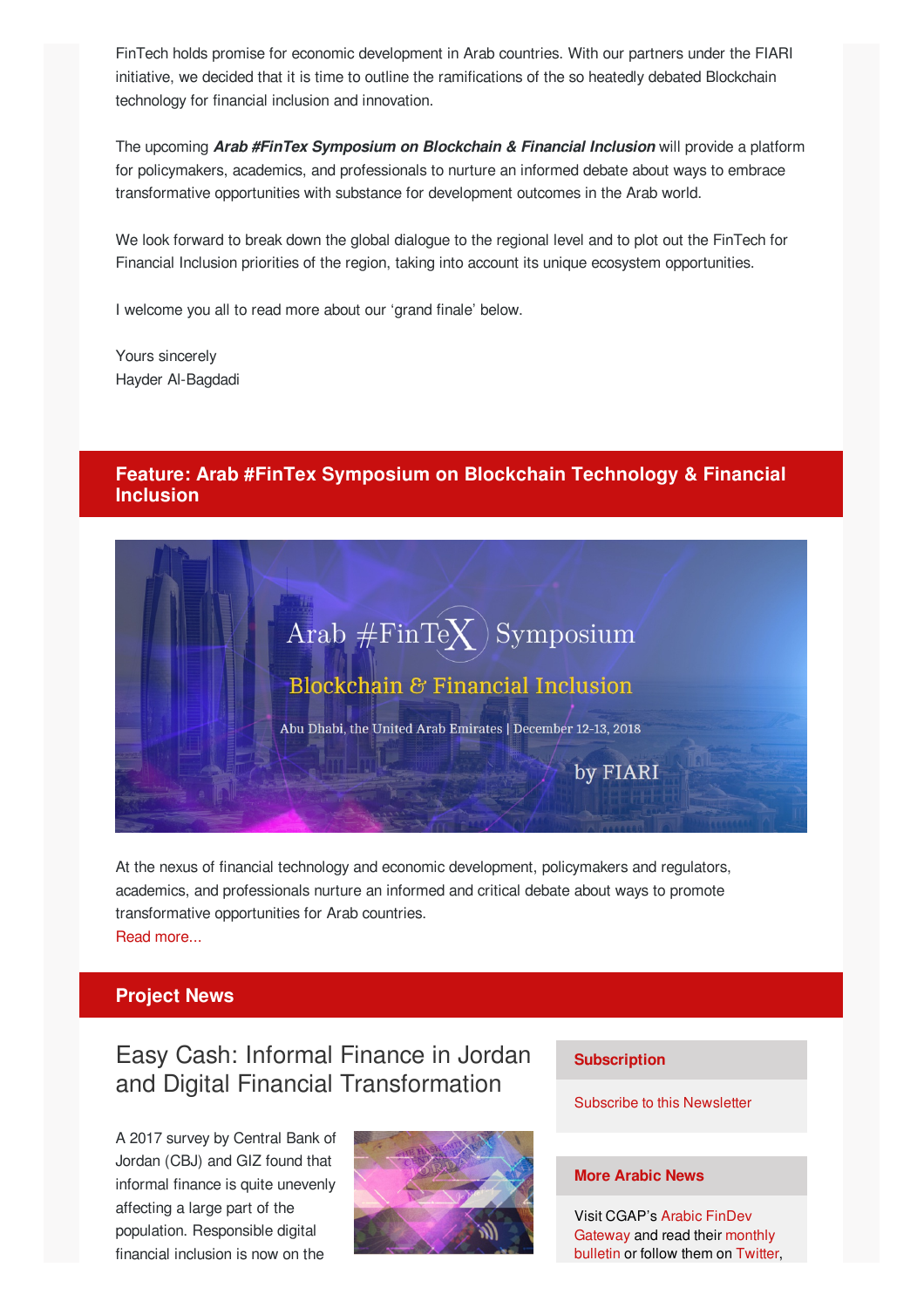agenda and providers face a significant market potential. Read [more...](http://microfinance-mena.org/news/easy-cash-informal-finance-jordan-digital-financial-transformation/)

# Success Story: Bothayna

"..you need to move on even if you do not manage to find a job. You can create your own future." Watch [video...](http://www.youtube.com/watch?v=qWqmnqilOtQ)



GIZ and OCD

# Success Story: Reem Hammid

"I feel that my work is consuming me: It is tiring, but i gives me back, it supports me, it empowers me." Watch [video...](https://www.youtube.com/watch?v=xdfyW-Tq7jo)



GIZ and OCD

Arabic [infographic...](http://microfinance-mena.org/news/supporting-finance-arabic-infographic/)

## Infographic - Supporting Finance for All



Infographic

### **Regional News**

MENA Economic Monitor, October 2018: A New Economy for the Middle

**Publications**

### **Upcoming events**

**8th Global Islamic Microfinance Forum** 25 – 26 November 2018, Dubai (UAE) [More…](http://www.alhudacibe.com/gimf2018/)

**Arab #FinTex Symposium: Blockchain and Financial Inclusion** 12 – 13 December 2018, Abu Dhabi (UAE) [More…](http://www.fiari.org/arabfintex/)

**Third Global Microfinance Summit** 24 – 25 January 2019, Istanbul (Turkey) [More…](https://euro-events.co/3rd-global-microfinance-summit/)

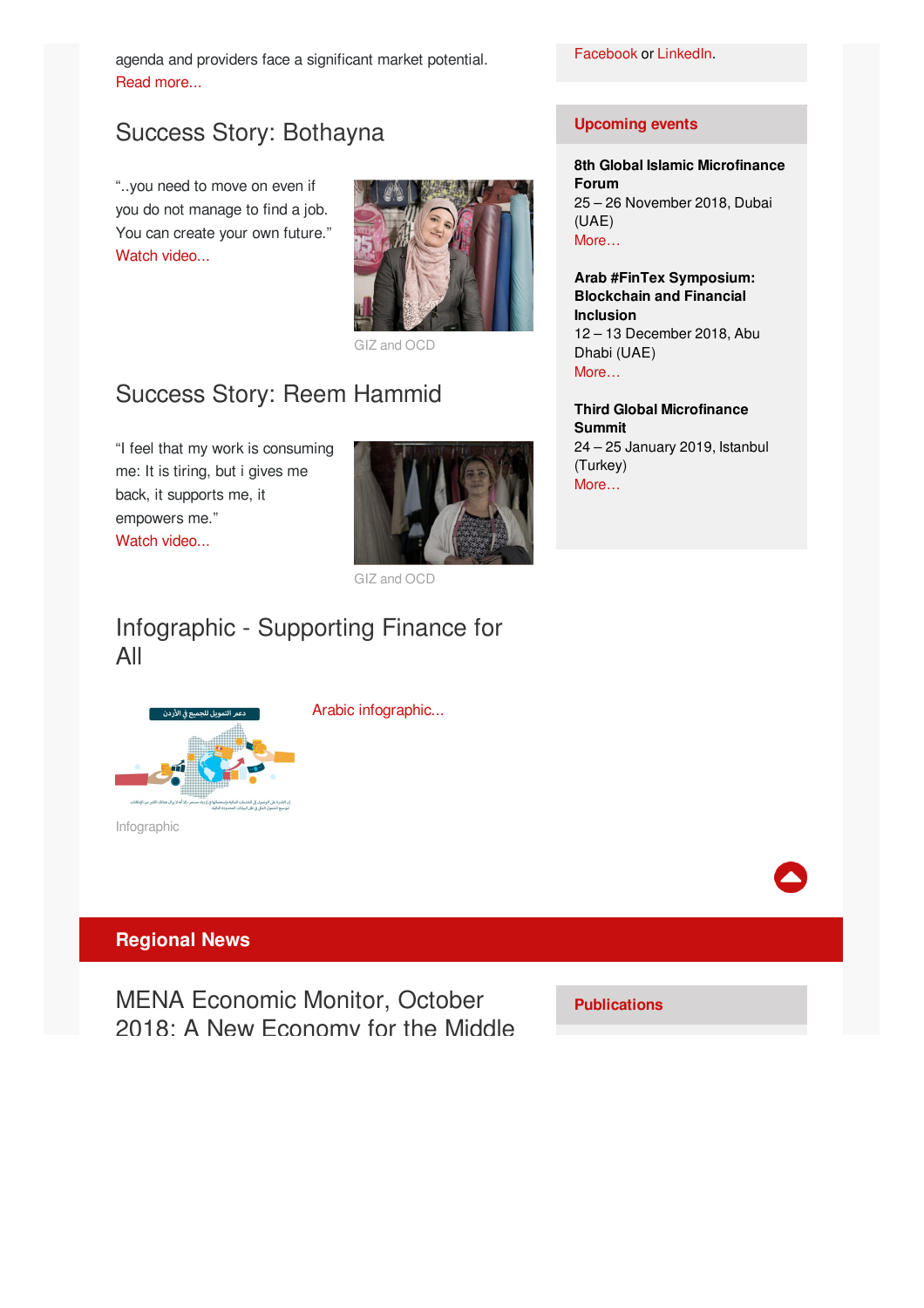### \_\_.\_....... \_\_\_\_...<sub>./</sub> .\_. ... ....... East and North Africa

To accelerate growth and create jobs for millions of unemployed youth, MENA countries will have to develop a digital economy that takes advantage of its young and educated workforces. Read [more...](http://www.worldbank.org/en/region/mena/publication/mena-economic-monitor-october-2018-a-new-economy-for-mena)



Ahed Izhiman, World Bank

### Estimated 40 Million People Could Stand to Access Formal Financial Services Through Islamic Finance

#### The 2017 [Global](https://globalfindex.worldbank.org/) Findex reveals

that religious belief is one of the top 10 reasons for financial exclusion, attributing to 6 percent of the statistics — a small percentage. However, Islamic finance could potentially address one of the impediments of financial inclusion and bring approximately 40 million individuals or more into the formal financial system.

Read [more...](https://www.afi-global.org/blog/2018/09/estimated-40-million-people-could-stand-access-formal-financial-services-through)

## Central Bank of Jordan Launches Company to 'Solve Funding Problem for Startups'

#### Jordan's Prime Minister Omar

Razzaz launched the Innovation Startups and Small and Medium Enterprises Fund (ISSF) with a capital of \$98 million to fund and support entrepreneurs in Jordan. Read [more...](http://jordantimes.com/news/local/cbj-launches-company-?solve-funding-problem-startups?)



**Middle East and North Africa Economic Monitor, October 2018 : A New Economy for Middle East and North Africa** World Bank Group [More…](https://openknowledge.worldbank.org/bitstream/handle/10986/30436/9781464813672.pdf?sequence=11&isAllowed=y) (English) [More…](https://openknowledge.worldbank.org/bitstream/handle/10986/30436/211367AR.pdf?sequence=12&isAllowed=y) (Arabic)



**Financial Inclusion Through Digital Financial Services and FinTech: The Case of Egypt** Alliance for Financial Inclusion (AFI) [More…](https://www.afi-global.org/sites/default/files/publications/2018-08/AFI_Egypt_Report_AW_digital.pdf) (English)



#### **Global News**

Microfinance Gateway Becomes FinDev Gateway, Reflecting Its

**Publications**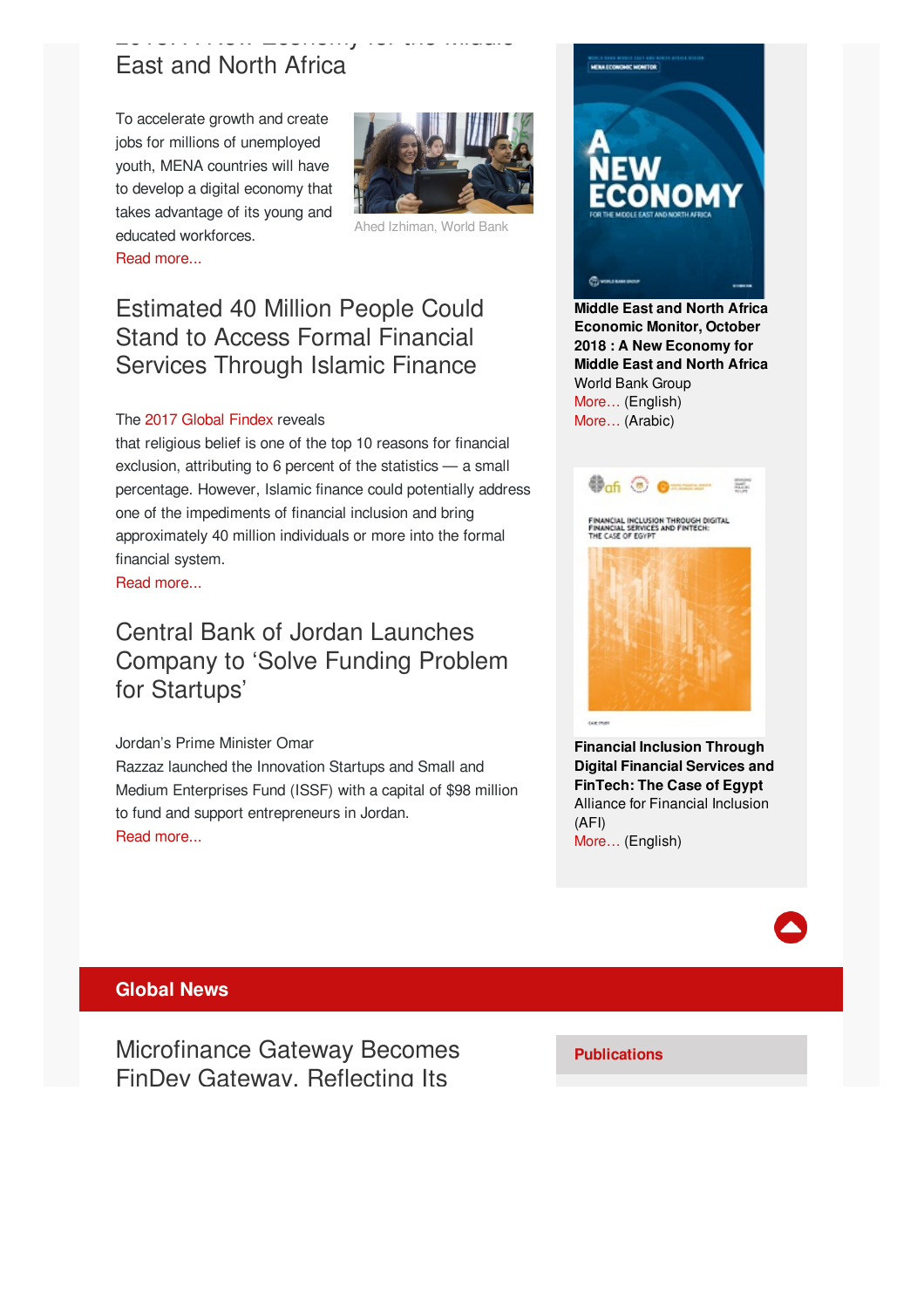### FinDev Gateway, Reflecting Its Broadening Scope

The Microfinance Gateway, CGAP's independent knowledge platform, is changing its name to FinDev Gateway. Read [more...](http://www.findevgateway.org/announcement/microfinance-gateway-becomes-findev-gateway-reflecting-its-broadening-scope)



## Closing the "Blockchain for Development" Evidence Gap

Have we formed unrealistic expectations for this new technology? Read [more...](http://findevgateway.org/blog/2018/oct/closing-?blockchain-development?-evidence-gap?utm_source=ENGLISH+-+Oct_11_2018&utm_campaign=English+August+23+Gateway+Exchange&utm_medium=email)



Want to Close the Gender Gap in Financial Inclusion? Close the Gender Data Gap First

Calling on key global bodies to recognize the importance of sex-disaggregated data. Read [more...](http://www.findevgateway.org/blog/2018/sep/want-close-gender-gap-financial-inclusion-close-gender-data-gap-first)

## 4 Cyber Attacks That Threaten Financial Inclusion

Cybercrime is a growing problem for financial services providers and their customers in developing countries. Here are four attacks every provider should guard against. Read [more...](http://www.cgap.org/blog/4-cyber-attacks-threaten-financial-inclusion)





**Financial Inclusion** Alliance for Financial Inclusion (AFI)

[More…](https://www.afi-global.org/sites/default/files/publications/2018-09/Sochi_FS18_AW_digital.pdf) (English)

| <b>Gentler III 5714</b> | <b>BALLEBETICM AGENTA-CHAPLAU PAPER</b>                                                                                                                                                                                                                                                                                                                                                                                                                                                                                                                                                                                                                                                                                                                                                                                                                                                                                                 |
|-------------------------|-----------------------------------------------------------------------------------------------------------------------------------------------------------------------------------------------------------------------------------------------------------------------------------------------------------------------------------------------------------------------------------------------------------------------------------------------------------------------------------------------------------------------------------------------------------------------------------------------------------------------------------------------------------------------------------------------------------------------------------------------------------------------------------------------------------------------------------------------------------------------------------------------------------------------------------------|
|                         | <b>EXECUTIVE SUMMARY</b>                                                                                                                                                                                                                                                                                                                                                                                                                                                                                                                                                                                                                                                                                                                                                                                                                                                                                                                |
|                         | Reputations in financial business providential the adaptation and financial<br>Website all who want a sportable and a warranteed to this is<br>accord powerful provide and powerful technician in viewed with a franche<br>designed, bound, and efficiency-duties (see positions) procedure and<br>invalues and more broads, to financial abouts and respect-                                                                                                                                                                                                                                                                                                                                                                                                                                                                                                                                                                           |
|                         | factories authorities anymed duringle firmatic consolide banafilis and in collision its<br>position has how international and support directing an international service.<br>sparts of follows in the USS that respective transitions from their basis for fur.<br>presentation superint and provide the financial energy series.<br>and with old sections) contentmental paint teachers.                                                                                                                                                                                                                                                                                                                                                                                                                                                                                                                                               |
|                         | The country at the automatic contact country to the contact of a substitution of<br>New American the Ball Finland Agenda, with the training of the paper Pro-<br>Aguna artist team el en an ensurier suavint priori assistant de Partishmena<br>primariting private automated particle formats that pains approaches in<br>derivings proportion me G person plansma na position a chramar<br><b>STATISTIC</b>                                                                                                                                                                                                                                                                                                                                                                                                                                                                                                                           |
|                         | The Egenda offers a framework furnite consideration of High-texal bases to instrukted<br>manker pountries, moluting in that one stamps to policy documents in bost-rest<br>recreated the nuclear control of the Pat Victor Rang non-dept furniture and the<br>graphs pulsives or participating. The Agenda millinear pulsivity financy of the unit<br>tions lians and in their cost on finisch races relativities assortios and mandels.<br>informs that climinate with national aptications, and halp cinese that contributions to<br>the work of the standard exhibit to absorbe and advanced international institutions on<br>finish tape, implation for the root progress of the loft profits to be to of the<br>standaged and presented to their respective Executive Economics government that<br>halung and across of the monitorology nearborsh response to the Bal Fintach<br><b><i><u>Equitable - American change</u></i></b> |

**The Bali Fintech Agenda: Chapeau Paper** International Monetary Fund, World Bank Group [More…](http://documents.worldbank.org/curated/en/390701539097118625/pdf/130563-BR-PUBLIC-on-10-11-18-2-30-AM-BFA-2018-Sep-Bali-Fintech-Agenda-Board-Paper.pdf) (English)



**FinTech for Financial Inclusion: A Framework for Digital Financial Transformation** Alliance for Financial Inclusion (AFI) [More…](https://www.afi-global.org/sites/default/files/publications/2018-09/AFI_FinTech_Special Report_AW_digital.pdf) (English)